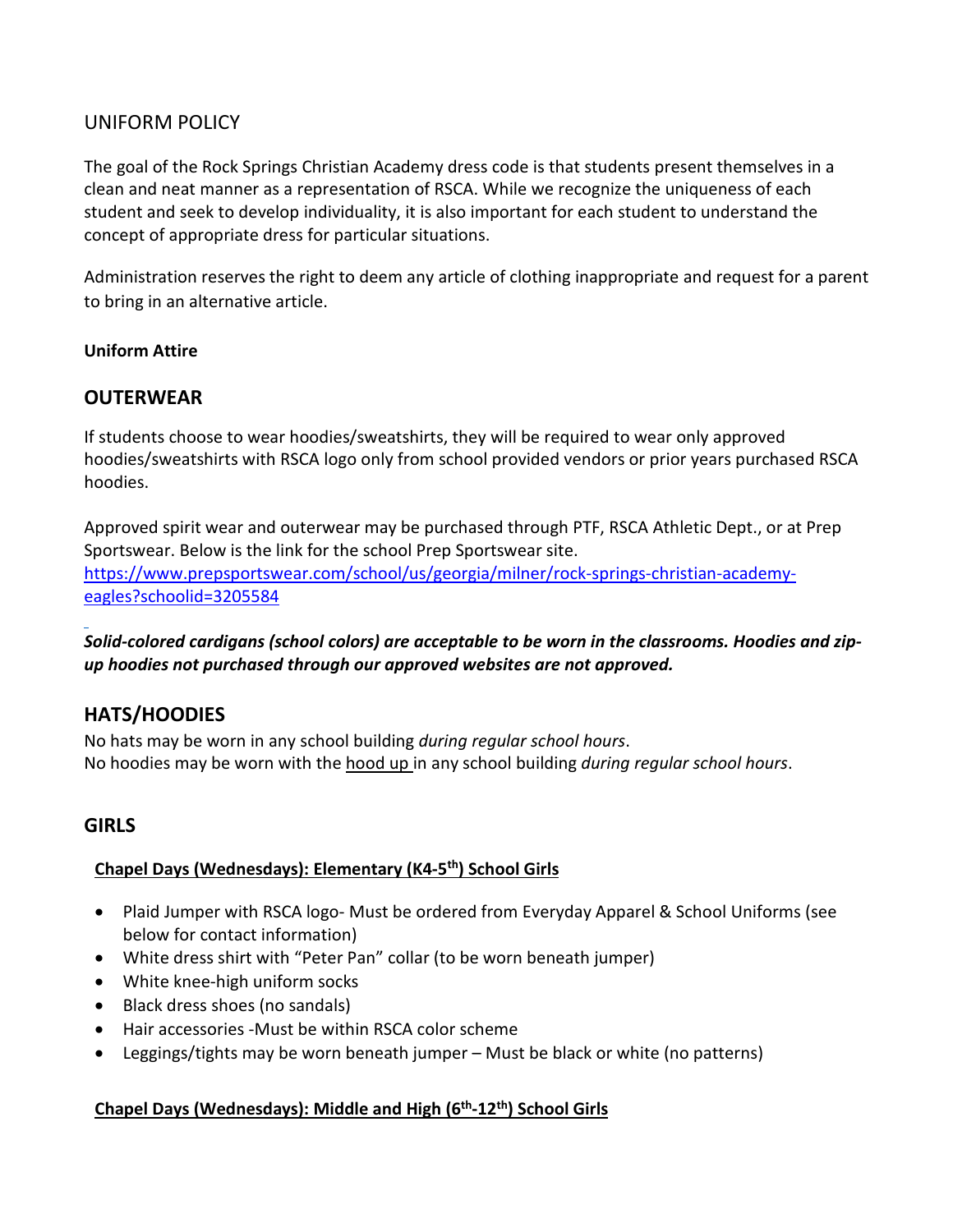- Black blazer No RSCA logo required- Letterman jackets and sweaters are not allowed in lieu of the blazer. Students must have the black blazer for chapel.
- White dress shirt with "Peter Pan" collar
- RSCA plaid cross-tie Must be ordered from Everyday Apparel & School Uniforms (see below for contact information)
- Plaid uniform skirt- Must be ordered from Everyday Apparel & School Uniform (see below for contact information)
- White knee-high uniform socks
- Black dress shoes (no sandals)
- Hair accessories -Must be within RSCA color scheme
- Leggings/tights may be worn beneath skirt Must be black or white (no patterns)

### **Non-Chapel Days: Elementary, Middle, and High School Girls (K4-12th)**

- Collared shirt polo style or button down with RSCA logo (school colors: dark green, black, gold, white, and grey)
- Khaki or black pants, shorts, or skirt Chino or khaki style (no leggings worn as pants)
- Shoes tennis shoes, boat shoes, sandals, or boots (no flip-flops)
- Fridays will be spirit days RSCA t-shirts can be worn to school with khaki pants or shorts (no jeans)
- Hair accessories -Must be within RSCA color scheme

# **BOYS**

## **Chapel Days (Wednesdays): Elementary, Middle, and High School boys (K4-12th)**

- Black blazer No RSCA logo required- Letterman jackets and sweaters are not allowed in lieu of the blazer. Students must have the black blazer for chapel.
- White Oxford dress shirt RSCA logo required
- RSCA tie Must be ordered from Everyday Apparel & School Uniforms (see below for contact information) *Or purchased from the school office while supplies last*
- Khaki flat front pants Must wear a black belt
- Black dress shoes

## **Non-Chapel Days: Elementary, Middle, and High School Boys (K4-12th)**

- Collared shirt polo style or button down with RSCA logo (school colors: dark green, black, gold, white, and grey)
- Khaki or black pants or shorts Chino or khaki style (must wear a black or brown belt)
- Shoes tennis shoes, boat shoes, loafers, or boots (no flip-flops)
- Fridays will be spirit days RSCA t-shirts can be worn to school with khaki pants or shorts (no jeans)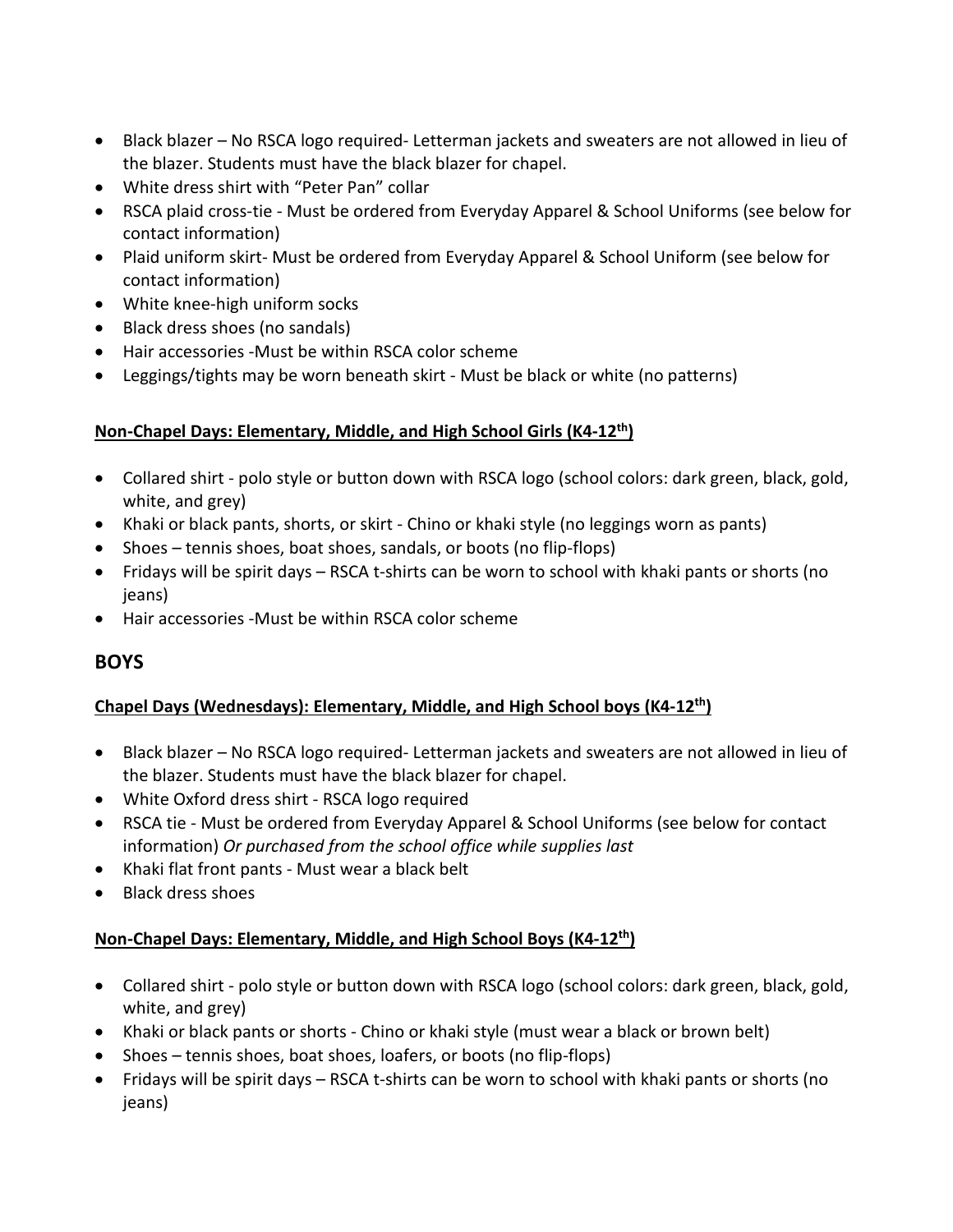RSCA APPROVED EMBROIDERY VENDORS/WEBSITES: Visit these websites or call to place your uniform and/or embroidery order.

#### **Everyday Apparel & School Uniforms**

Address: 411 McDonough Pkwy. McDonough, GA 30253 Phone: 770.898.0184

### **Griffin Trophy and Embroidery**

Address: 310 East Solomon Street Griffin, GA 30224 Phone: 770.227.3322

### **Hometown Boutique and Monograms**

Address: 51 W. Johnston St. Forsyth, GA 31029 Phone: 478.993.2183

### **Lands End**

www.landsend.com/school School code: 9001-1932-2

### **French Toast**

www.frenchtoast.com School code: QS5LFEZ

### **[Jess & Jenn's Monogramming and Gifts](https://www.facebook.com/jessandjenns2014/?fref=nf)**

Address: 105 Coldwater Lane Griffin, GA 30224 Phone: 404.569.6232

### **Ashley Maria Monogram**

<https://ashleymariamonogram.com/> Ashley Fowler Office: 770.504.3090 Cell: 478.733.1110

### **Pizazz Embroidery**

New Location Coming Soon; 2719 Hwy 16, Jackson, GA 30233 Current location will still take orders for now; 1350 Bucksnort Road, Jackson, GA 30233 Phone: 770. [412.1707](https://www.google.com/search?q=pizazz+embroidery+Jackson+ga&rlz=1C1EJFC_enUS809US809&oq=Pizazz&aqs=chrome.0.69i59l2j0i512j46i175i199i512j0i512l2j69i60l2.1211j0j7&sourceid=chrome&ie=UTF-8)